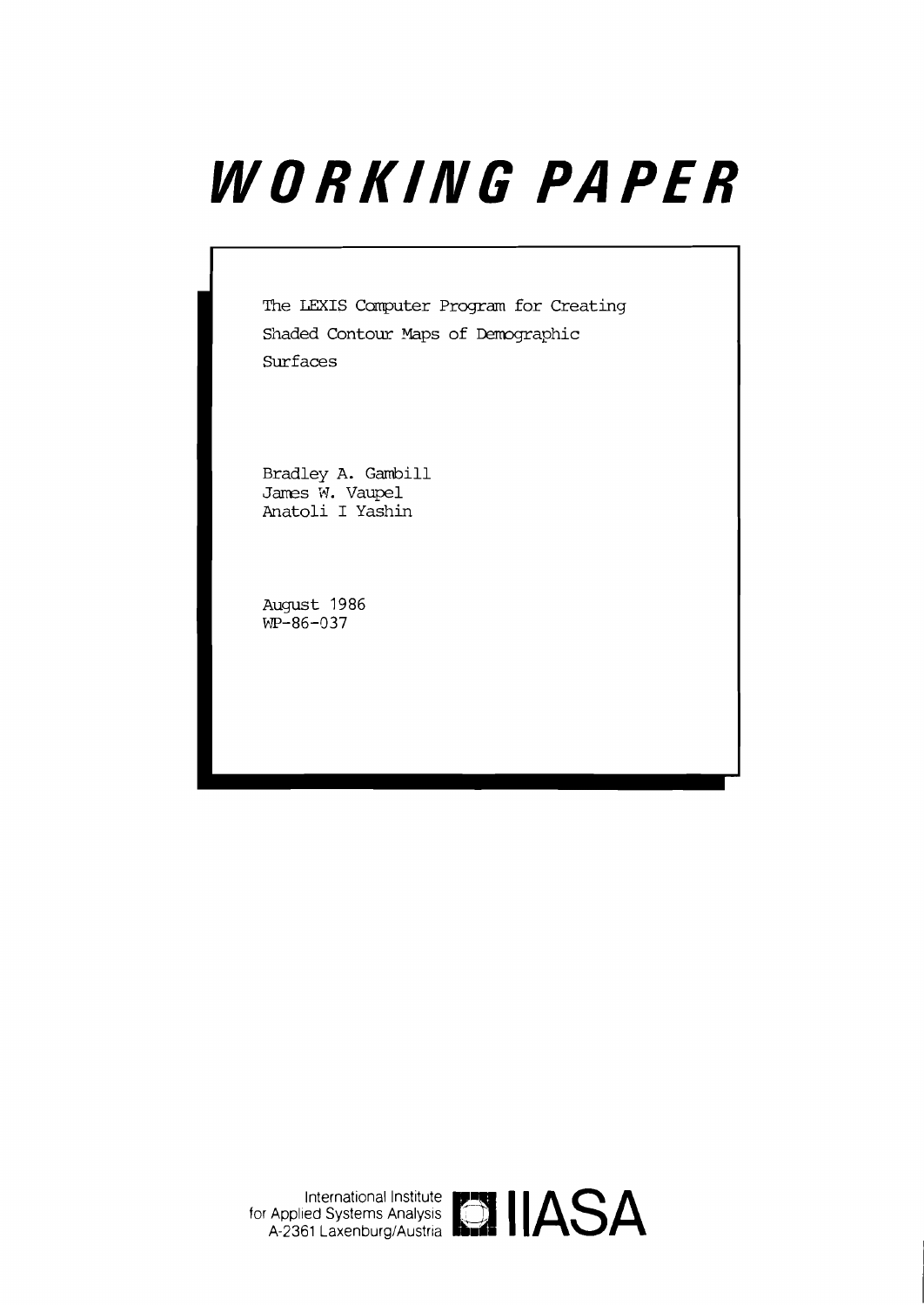NOT FOR QUOTATION WITHOUT THE PERMISSION OF THE AUTHORS

# **The LEXIS Computer Program for Creating Shaded Contour Maps of Demographic Surfaces**

*Bradley A. GambiLL James W. VaupeL AnatoLi I. Yashin* 

**August 1986 WP-86-37** 

*Working Papers* are interim reports on work of the International Institute for Applied Systems Analysis and have received only limited review. Views or opinions expressed herein do' not necessarily represent those of the Institute or of its National Member Organizations.

INTERNATIONAL INSTITUTE FOR APPLIED SYSTEMS ANALYSIS 2361 Laxenburg, Austria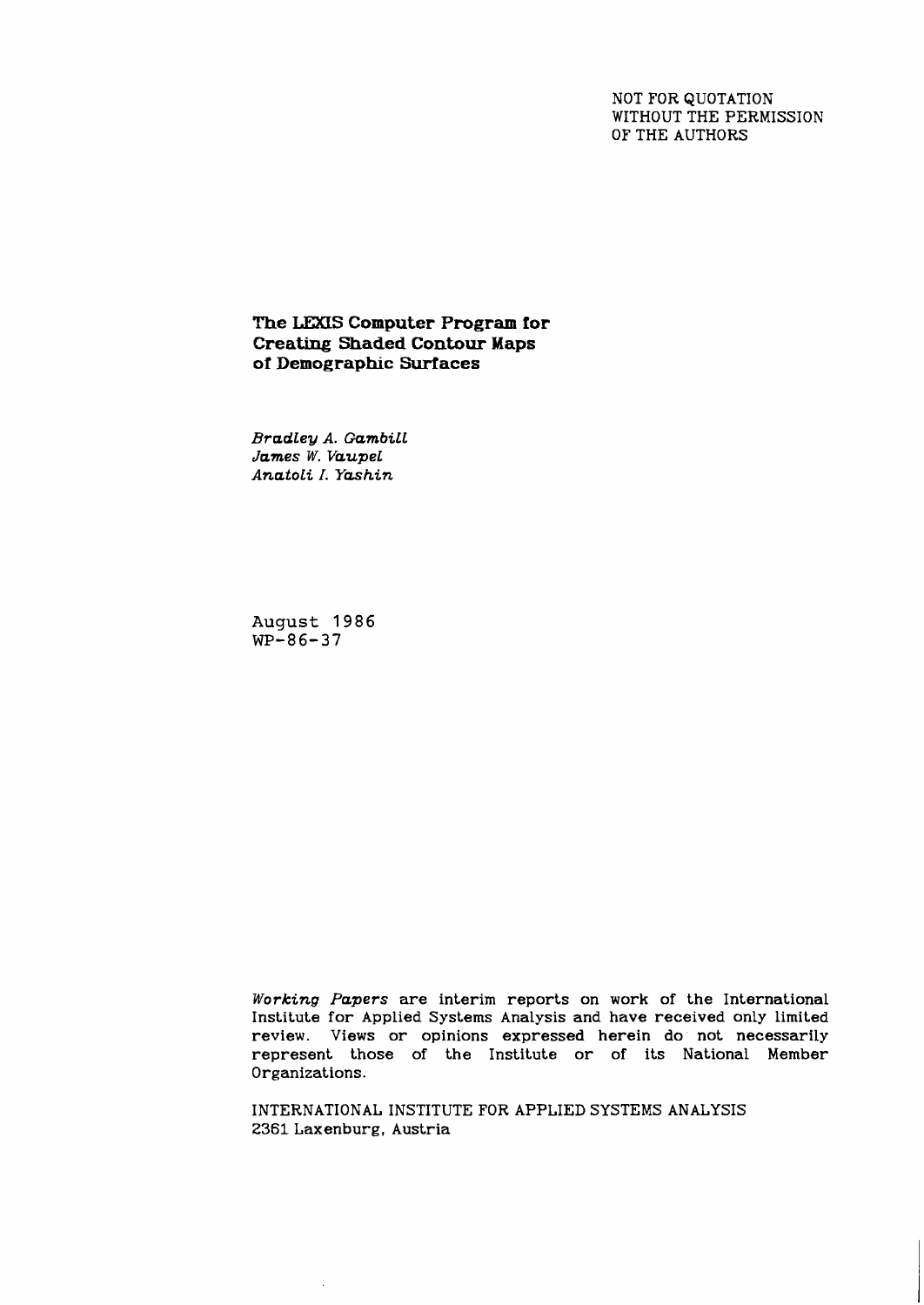# **The LEXIS Computer Program for Creating Shaded Contour Maps oT Demo~raphic Suriaces**

*Bradley A. Gumbill\*, James W. VaupeL\*\*, Anatoli I. Yashine\*\** 

# **INTRODUCTION**

The LEXIS computer program, which was developed at the International Institute for Applied Systems Analysis (IIASA) and Duke University, is intended to aid demographers in the analysis of large arrays of data. Its application as a supplement to other methods of graphic display is demonstrated in *Thousands of Data at a GLance: Shaded Contour Maps of PopuLation Surfaces* (Vaupel. Gambill, and Yashin, forthcoming) and will not be discussed here. This paper provides instructions on the use of the program, gives some hints concerning the art and craft of using the program in a creative way, and briefly describes the algorithm used in designing the program. A diskette containing a copy of the LEXIS program is enclosed. The program is copyrighted but the diskette is not protected against copying: please feel free to make and distribute copies. By making the program available to demographers and others interested in mapping the contours of surfaces, we hope to encourage the development of this method of data analysis. We would, of course, sincerely appreciate it if we and the International Institute for Applied Systems Analysis were acknowledged when the program or some modified version of it is used to produce maps for presentation or publication. Comments and suggestions are welcome!

**<sup>\*</sup>Bradley A. Cambill, T. Rowe Price Association,** 100 **East Pratt Street, Baltimore, Maryland** 21202, **USA** 

**<sup>\*\*</sup>James** W. **Vaupel, Humphrey institute of Public Affairs, University of Minnesota,** 301 **19th Avenue South, Minneapolis, MN 55455, USA** 

**<sup>\*\*\*</sup>Anatolf** 1. **Yashin, Population Program, IlASA,** A-2361 **Laxenburg, Austria**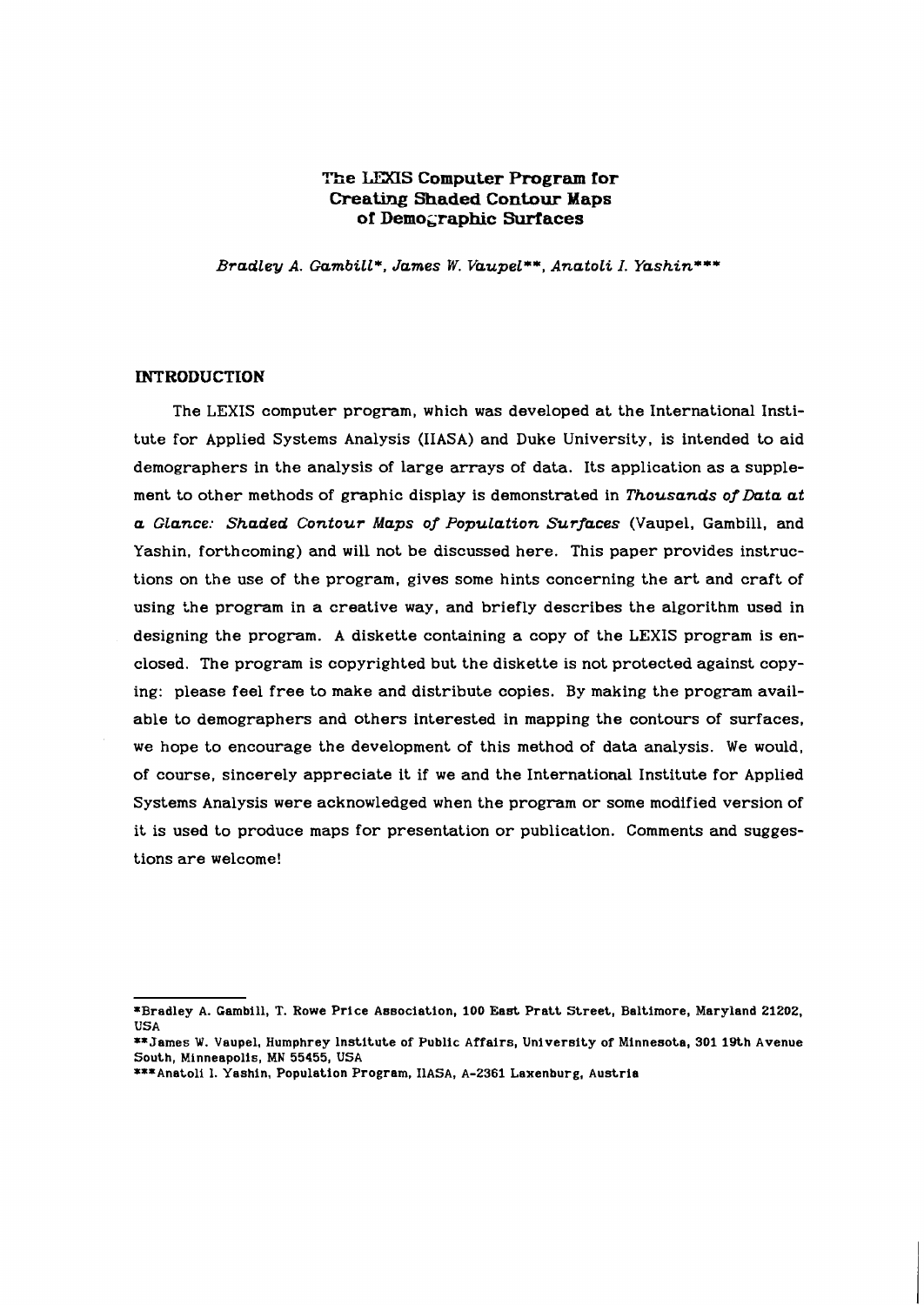ADDRESS COMMENTS TO: Bradley A. Gambill, T. Rowe Price Association, 100 East Pratt Street, Baltimore, Maryland 21202, USA or to James W. Vaupel, Humphrey Institute of Public Affairs, University of Minnesota, 301 19th Avenue South, Minneapolis, Minnesota 55455, USA.

ADDRESS REQUESTS FOR ADDITIONAL OR UPDATED COPIES OF THE PROGRAM TO: either of the above or to Information Services, Population Program, International Institute for Applied Systems Analysis, A-2361 Laxenburg, Austria.

# **USE OF THE PROGRAM**

#### **Important Preliminaries**

It will be assumed throughout this paper that the reader has some knowledge of the IBM personal computer and the DOS operating system. If this is not the case, we recommend that a potential user of the LEXIS program review the DOS manual provided with his or her IBM or IBM-compatible personal computer. Because the program does very little input/output checking, such knowledge may be quite helpful.

The diskette accompanying the paper contains two files: LX.COM and USFERT. The use of the program will be discussed shortly, but it is important that the program be copied to a diskette formated by the user's computer to include the DOS system for convenience. We recommend that the original diskette and a backup copy be stored in a safe place.

## **Printing Haps from the Screen**

To print a LEXIS map from the computer screen, you must enter GRAPHICS (using your original DOS diskette) at the > DOS prompt before beginning the LEXIS program. Once the surface has been completely drawn on the screen, enter the <shift> and <PrtSc> keys simultaneously to print the map.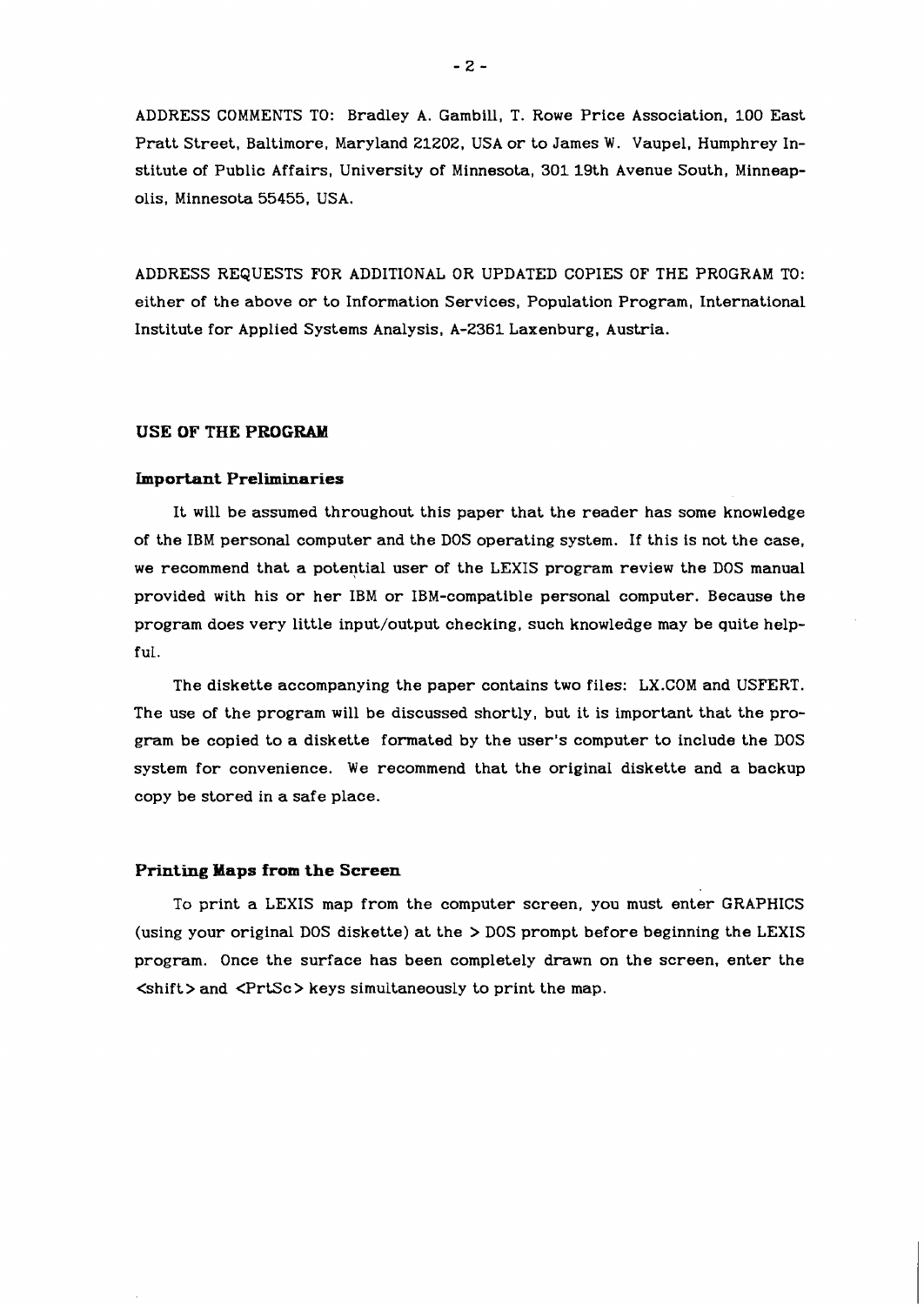#### **Format of Input Data**

The data to be used by the LEXIS program must be in ASCII format, with  $m$  repetitions of a pattern consisting of the value of a label (such as the current year) followed by  $n$  data items (such as mortality rates at various ages). The value of  $n$ must be less than 150 and the value of **m** must be less than 300. For example, to plot a surface of mortality rates  $q(a, t)$  from age 0 to 99 and year 1900 to 1982 the first data entry in the input file would be 1900, the second entry  $q(0,1900)$ , the third entry  $q(1,1900)$ , and so on up to the 101st entry which would be  $q(99,1900)$ . The 102nd entry would be 1901, followed by  $q(0,1901)$ , and so on up through  $q(99,1901)$ . This pattern would be repeated up through the year 1982; the very last entry being  $q(99,1982)$ . The label does not have to be a year: it could be an age or a life-expectancy or the value of any other variable that describes the data. Similarly, the successive data values following the label do not have to pertain to successive years of age, but could pertain to successive values of any other variable that describes the second dimension of the data. In any case, with input data in this format, the map will have the  $n$ -variable (e.g., age) on the  $y$ -axis, the  $m$ -variable (e.g., year) on the  $x$ -axis, and the data values (e.g., the  $q$ 's) as the third dimension represented in the map.

Zeroes may be used to represent missing values in the data, if the actual data range does not include zero. This use of zeros is discussed below.

# **Beginning the LEXIS Program**

To begin the LEXIS program, simply type LX at the DOS prompt. A title screen will appear at the start of the program and disappear after a few seconds, leaving the Main Menu on the screen.

## **Main Menu Options**

#### **A: Initializing data files**

All data to be mapped must first be initialized by the LEXIS program. The procedure consists simply of entering the dimensions of the data file, and, optionally, searching the data for its highest and lowest points. This procedure begins with the selection of option A from the Main Menu. The user is prompted to enter the name and disk drive of the input data file, as well as the disk drive of the output file. The initialization process creates a file with the same prefix as the input file, and extension **.SPF.** The information contained in the .SPF file is provided by the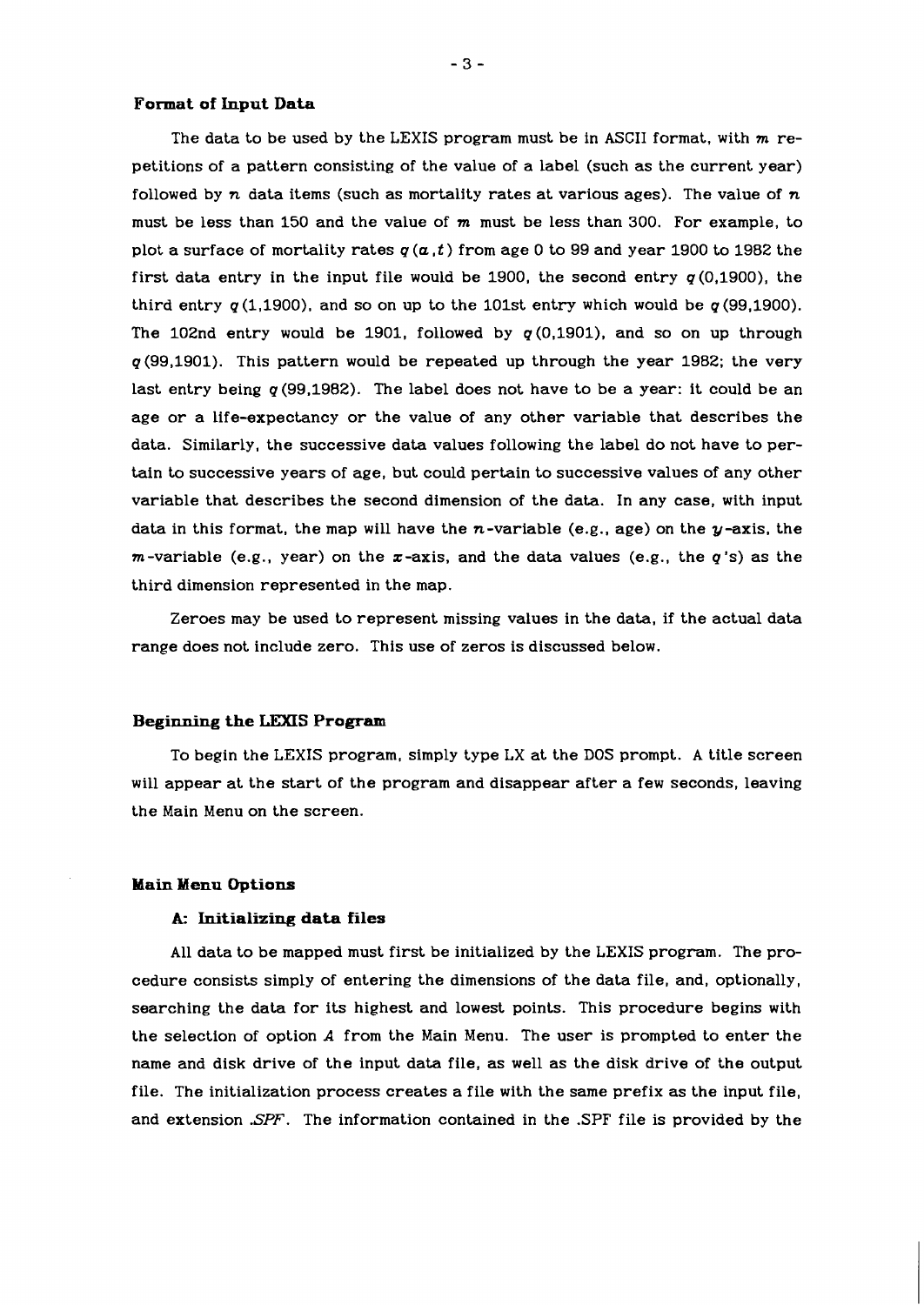user of the LEXIS program, as described in the next step below. A list of the required information will appear on the screen, and the cursor will move from place to place to prompt the user to enter the appropriate numbers. The screen will appear as follows (with illustrative numbers in bold print).

Notice that the x-axis information must be entered first, then the  $y$ -axis information. In our example of a mortality surface, we would enter the year-axis information, followed by the age-axis information. Once all necessary information has been entered, the program will ask if the data should be searched for the high and low. If  $y$  is entered, LEXIS will print the label (e.g., year) of the first column on the screen, followed by the label of each successive column. Checking the column labels as they appear on the screen is an excellent way to be sure that the data is in the proper format, and contains the proper number of entries in each data column. Once the initialized file is created. it is stored on the diskette and is available for all future mapping.

## **B: Selecting Display Colors**

Selection of display colors is optional, with background color zero, line color zero, and a standard screen pattern being the default settings. An experienced user of the LEXIS program will find the selection of display colors to be a powerful option, however. By selecting this option, the user is able to select background color, line color, and pattern to be used in creating the map. The choice of background color is self-explanatory, and is a matter of personal taste for the user. The selection of line color depends on the data and the user's goals: if the lines are an important part of the map, they should be drawn in a color different than those used to create the patterns displayed (yellow for the print patterns, background for the screen patterns). If the exact location of the lines is less important than the general trends of change within the surface, then it may be more informative to hide the lines by making them the color of the most dominant color of the patterns being used. Experimentation will allow the user to determine which combinations of color will provide the most effective presentation of data.

The selection of pattern is a very powerful option provided by the LEXIS program. Included in the program are two sets of color combination patterns or  $"palettes" - the "screen" patterns which fade from green to yellow to red, and the$ "print" patterns which use the colors necessary to produce appropriate shades of gray when a contour map is printed on an IBM or Epson printer. The screen patterns are probably most pleasing to the eye, and provide distinguishable shades of

 $-4-$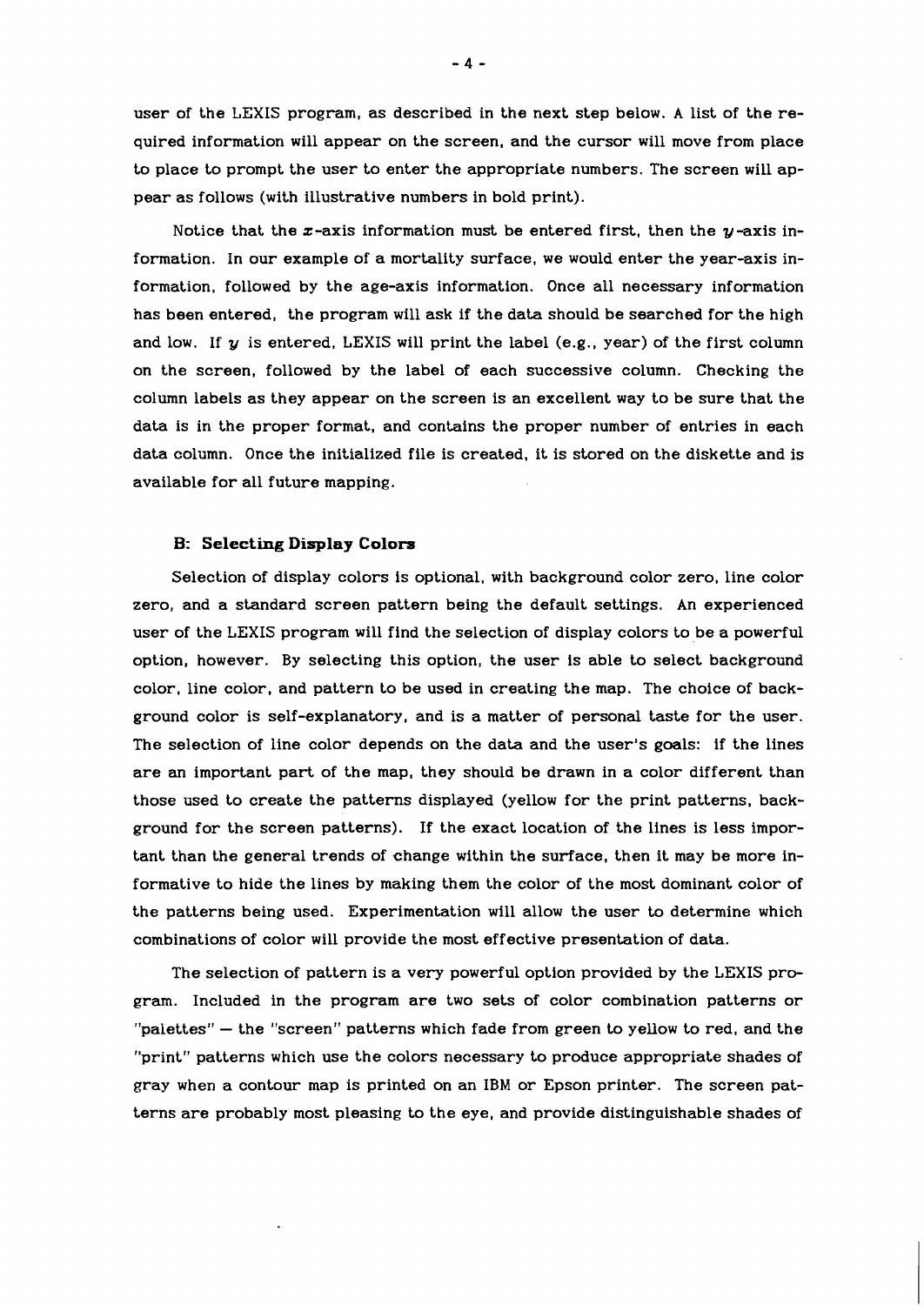logically progressing colors on a color screen; the print patterns provide the most easily distinguishable patterns when displayed on the printer or most monochrome monitors. It is possible to alter these patterns by entering 3 for pattern color and then placing a 1, 2 or 3 next to the appropriate region when prompted to do so. We have found it useful to shade ratio surfaces with just three colors, one representing the area below 1, one the region approximately equal to 1, and the last the region above 1. Other examples of use of this option are included in Vaupel, Gambill and Yashin. (1985); experimentation will help a user decide which color patterns lead to the most informative maps.

# **C: Creating a map from a data file**

Once all preliminary initializations and selections are completed, a map can be created by selecting the  $C$  option from the Main Menu. The surface creation menu will appear and prompt the user chose a single data set map, a map developed from taking the ratio of two data sets, or a map created by taking the difference of two data sets. Once a selection is made, a new menu appears on the screen :

# CFY> *FiLes*

To enter the name(s) of the input file(s) select the **<F1>** option when the bottom screen menu is highlighted. Since only one file is to be used in creating the map, only one input prompt will be given. If two files are to be used, the initial prompt will be for the numerator or minuend filename, and the second prompt for the denominator or subtrahend file for ratio and difference surfaces, respectively.

If the map will include only one data set, the user will be asked if the actual data include zeroes. If the data range includes zero, then **"Y"** should be entered at this prompt. If, however. zeroes are used only to denote missing values, in cohort data for example, then the user should enter "N" or <return>. For ratio surfaces, division by zero will be set equal to the background color.

## **<F2** > *aecs*

The next step in creating a map is to enter the size of the surface to be displayed. The program will display the file specifications of each input file used in creating the surface, and then prompt the user to enter specifications for the map to be created. If the entire data set is to be mapped, it is not necessary to select this option. For comparative purposes. the dimensions may be extended beyond the borders of the data set in the **z** direction. In this case the missing data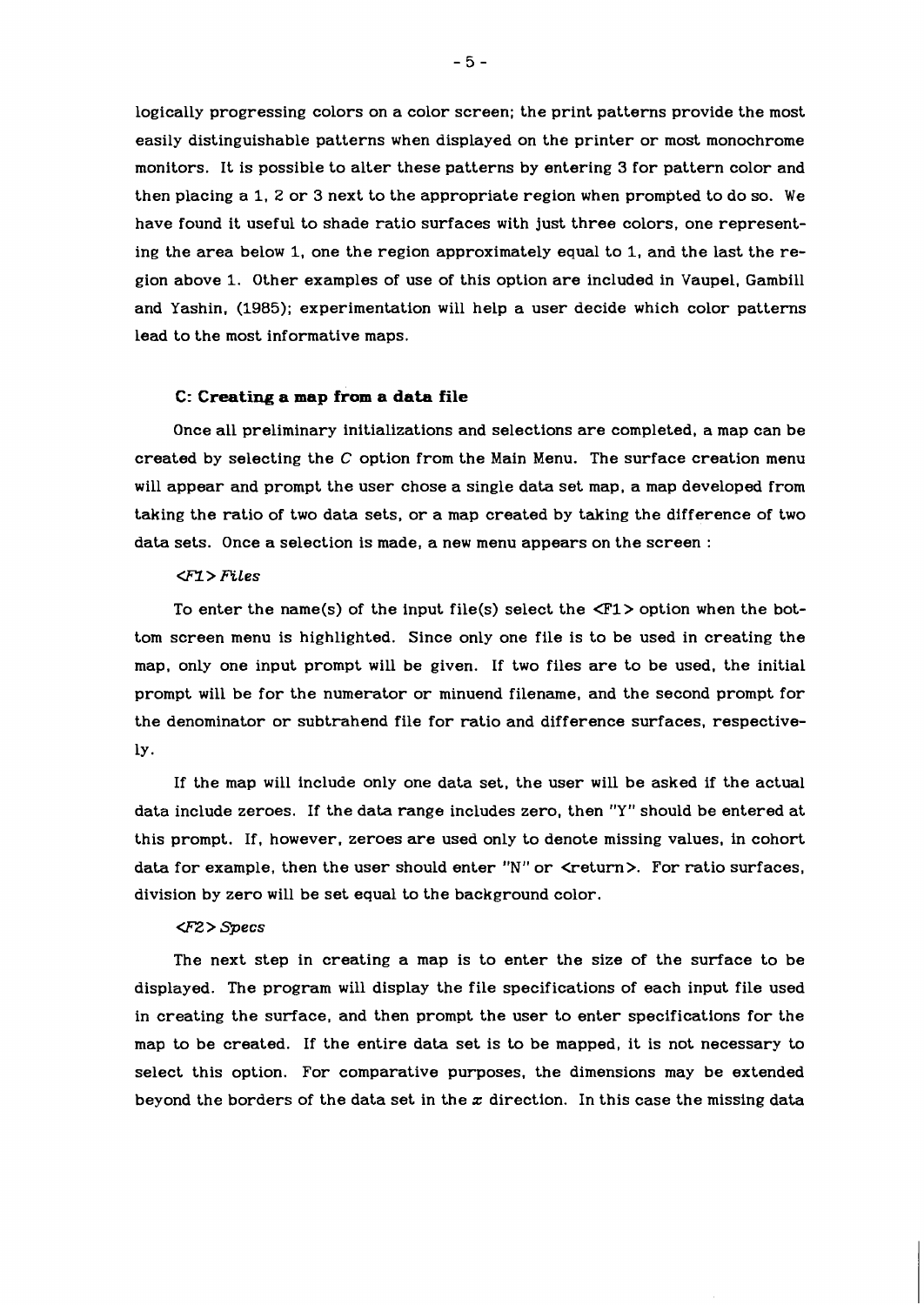values will be assigned the background color

# **G3>** *Smoothing*

Next, the user will be asked if the surface should be smoothed. If smoothing is desired, the user must enter an odd number less than or equal to twenty-one. The smoothing procedure simply replaces each point in the surface with the weighted average of the points in the n by n square surrounding the point. For example, if **n** is five, 25 points surrounding the original point will be averaged using the following weights :

| 4  | 6  | 4  | 1 |
|----|----|----|---|
| 16 | 24 | 16 | 4 |
| 24 | 36 | 24 | 6 |
| 16 | 24 | 16 | 4 |
| 4  | 6  | 4  | 1 |
|    |    |    |   |

When a point is near a boundary, the weighted average is taken over all those points within the surrounding square for which data are available.

#### **<F4** > *Lines*

Line selection is perhaps the most important decision that must be made in creating a shaded contour map. The LEXIS program provides seven different options for selecting the best lines:

*U> Mortality* - Mortality surface lines begin with .000667 and then increase by 50% from one line to the next. We found these intervals to be useful in drawing contour maps of mortality surfaces. The contours are placed at the following levels:

| B1 = 0.000667 | $BS = 0.003377$             | $B9 = 0.017094$  | $B13 = 0.086541$ |
|---------------|-----------------------------|------------------|------------------|
| B2 = 0.001001 | $BS = 0.005065$             | $B10 = 0.025642$ | $B14 = 0.129811$ |
| B3 = 0.001501 | $B7 = 0.007598$             | $B11 = 0.038463$ | $B15 = 0.194717$ |
|               | B4 = 0.002251 B8 = 0.011396 | $B12 = 0.057694$ |                  |

(2> *Fertility* - Fertility surface lines are placed at intervals we found to be convenient when analyzing fertility surfaces:

|             | $B1 = 0.001$ $B5 = 0.05$ | $B9 = 0.13$ $B13 = 0.21$              |  |
|-------------|--------------------------|---------------------------------------|--|
| $B2 = 0.01$ |                          | $B6 = 0.07$ $B10 = 0.15$ $B14 = 0.23$ |  |
| $B3 = 0.02$ |                          | $B7 = 0.09$ $B11 = 0.17$ $B15 = 0.25$ |  |
| $B4 = 0.03$ |                          | $B8 = 0.11$ $B12 = 0.19$              |  |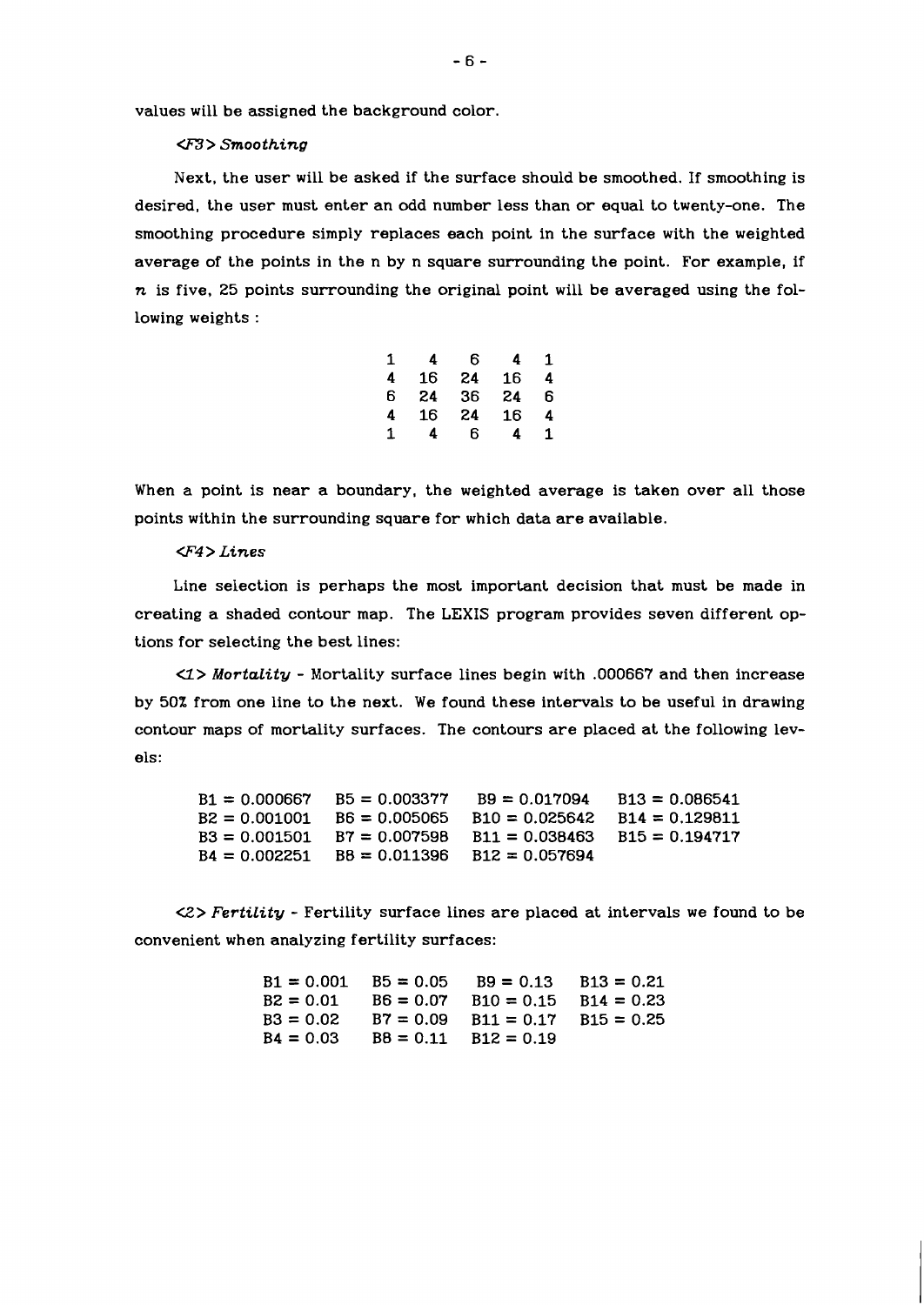(3> *Ratio* - Ratio lines are placed at levels we sometimes found useful when analyzing surfaces that represented the ratio of two surfaces (e.g., male vs. female mortality). Each contour is 10 percent greater than the previous contour, as follows:

 $B1 = 0.513158$  $B5 = 0.751315$  $B9 = 1.1$  $B13 = 1.61051$  $B2 = 0.564474$   $B6 = 0.826446$  $B10 = 1.21$  $B14 = 1.771516$  $B3 = 0.620921$   $B7 = 0.0909091$  $B11 = 1.331$  $B15 = 1.948717$  $B4 = 0.683013$  $B8 = 1$  $B12 = 1.4641$ 

*<4> Dineerence* - The difference lines option allows the user to enter high and low values for a surface. The program then calculates the levels of 15 lines **.between** the two points. These lines, depending on the user's choice, are placed either at even multiples or even intervals.

**<5>** *MuLtipLes* - Even multiple lines option allows the user to enter a beginning point, and a multiplier. The first line is placed at the beginning point and the other lines are spaced at even multiples of the multiplier given. Thus, if 1.1 is the given multiplier, the lines increase by 10 percent, starting at the beginning point.

(6> *Auto-SeLect* - The auto select lines option takes the high and the low of the input file, and places 15 lines between the two points. The lines are placed at even multiples or even intervals, depending on the user's response to a prompt.

*<7> Selected* - The selected lines option allows the user to place the lines at any desired locations.

Once the lines have been chosen, enter <8> *Ezit* to return to the menu at the bottom of the screen.

#### **UB** > *Menu*

Entering function key 5 will return the user to the main menu of the LEXIS program.

#### **U%>** *Map*

After all necessary information has been entered, the <F6> key can be used to start producing the map on the screen. The process can be interrupted only by re-booting the system. The last step in the mapping routine is the drawing of a border around the map. Once the map is completed, hitting any function key will put the user in the surface manipulation mode.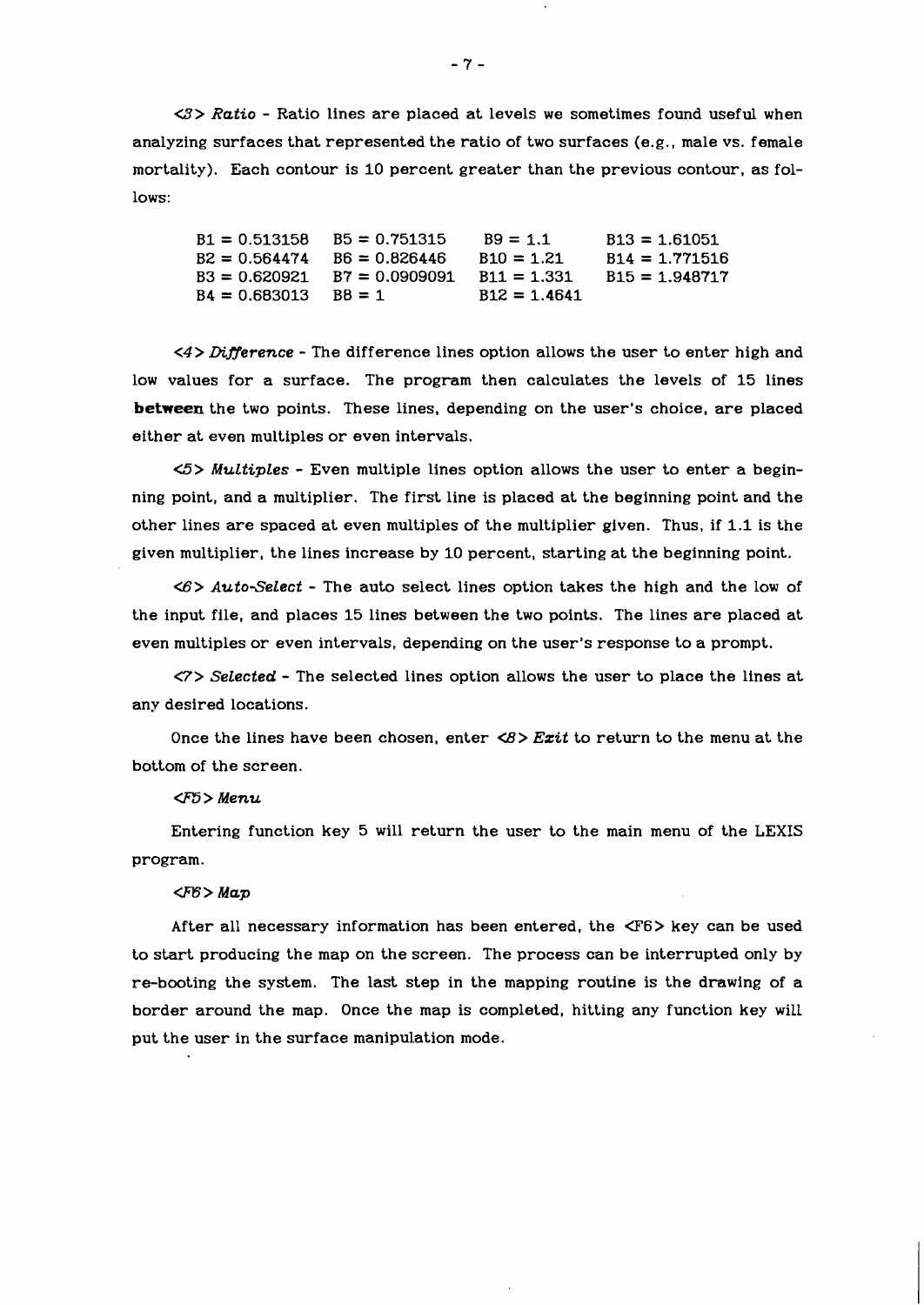#### **Surface Manipulation**

When all calculations for the surface have been completed (drawing the border is the last step in the process), the user may view labeling and other pertinent information by, entering  $\langle F1 \rangle$ . A new screen will appear with the pertinent information, and a new screen manipulation menu at the bottom.

**<F1> View** *Map* - This option allows the user to flip back and forth between the map and information screens with the touch of a key.

**<FZ>** *Add Grid* - This option enables the user to add a grid to the screen map in order to get more precise z and *y* axis readings. Within this option the user may chose where to start the grid on each axis, the grid line increments, the color of the grid lines, and also a color to "exclude" from the grid. We have found that it is sometimes more informative to leave the contour lines intact, on top of the grid, because it relegates the grid to the background, rather than to the foreground of the map. By entering <return> for each option, the default numbers listed on the screen will automatically be chosen.

-> *Save Screen Map* - This option allows the user to save the screen image on the output diskette for later viewing with the Recall procedure included in the Main Menu.

**U;rq> View** *Key* - This option will put the color key of specified size on the screen for viewing or printing.

-> *Return to Main Menu* - This option ends the map manipulation procedure, and puts the user back at the main menu level.

#### **D: Recall screen file**

As mentioned in the previous section, it is possible to save a map with the G3> command, and then recall it from a diskette with this command. After the file name and disk drive is entered, the file will appear on the screen, and all map manipulation options mentioned in the previous section will again be possible.

#### **E: Return to DOS**

Selecting this option will end the LEXIS session and return the user to the DOS operating system.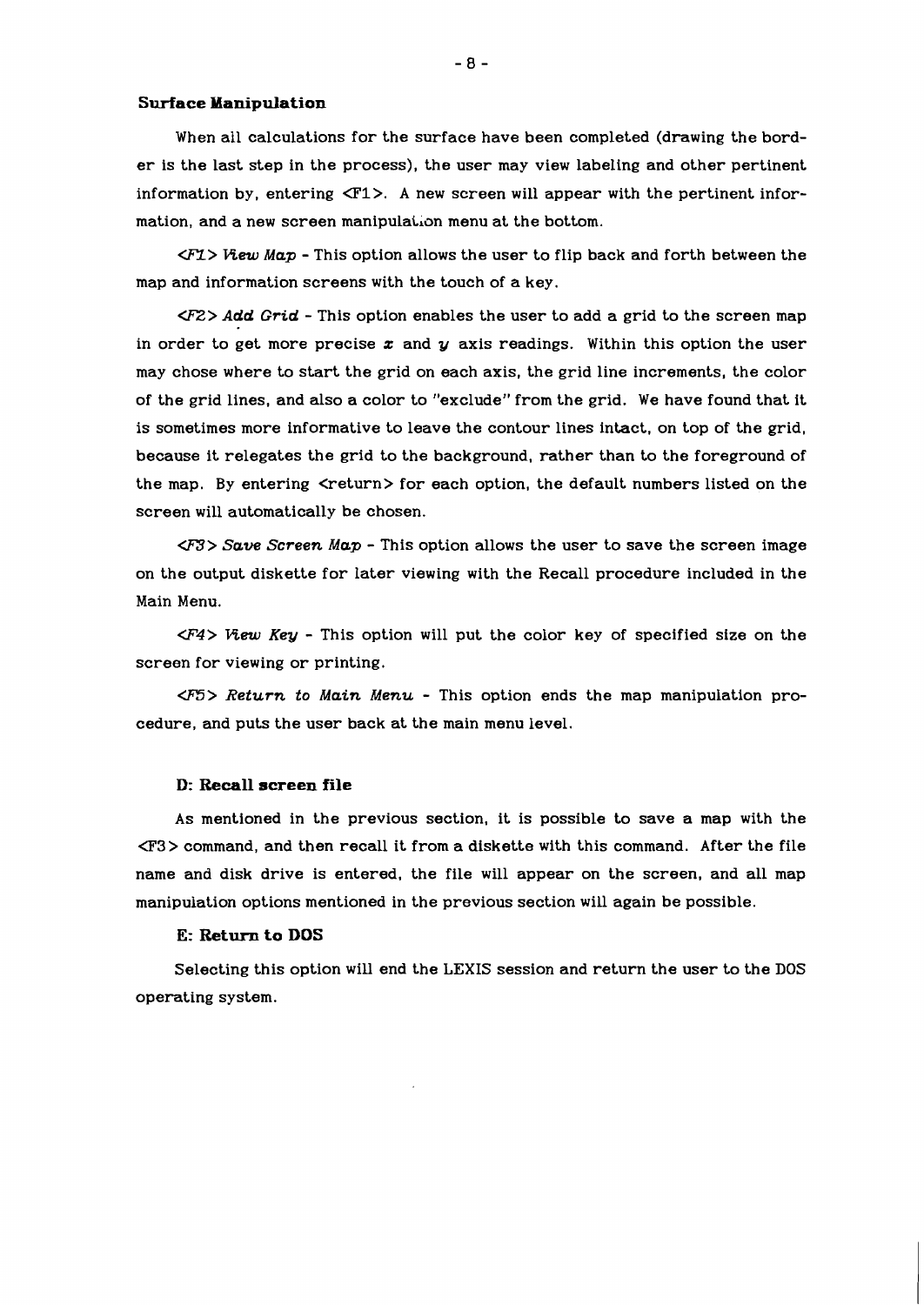# **ALGORITEIM AND DESIGN DECISIONS**

To more fully understand the shaded contour maps created-by the LEXIS program, the user may find it helpful to understand the general nature of the algorithm used in LEXIS and to be aware of certain design decisions that we made over the course of the program's development. The program resulted from frequent interaction between a demographer with some knowledge of computers and a computer science student with a keen interest in demography. Working together to develop the program and simultaneously conducting some substantive research with it enabled us to make substantial improvements in the program in its eighteen months of development. This section outlines some of the more subtle features of the shaded contour maps created by the program.

It is important to first discuss the differences that exist between the LEXIS contour maps and the more conventional contour maps often used by geographers, architects, geologists, and others interested in studying surfaces. The most obvious difference is that we have chosen to shade the LEXIS maps to show the various levels of the surface, rather than to label the lines with numbers. This procedure allows us to indicate "cliffs" on a surface without drawing multiple contour lines closely spaced together. That is, sudden surface changes of more than one level are represented by a single contour line, with the rapid change in level indicated by a jump in color or shade between the adjacent regions.

Because the LEXIS program does no interpolation before creating a surface, the appearance of a contour map depends on the number of data points used in creating it. Maps created with few data points will tend to include strong rectangular patterns, whereas contours on maps made from larger arrays of data will appear more rounded. It is possible to change the appearance of the maps with a little creativity. Rounded maps will become more rectangular if enlarged and viewed in portions. Rectangular contours can be smoothed by interpolating the data to produce a larger array of data points.

The LEXIS program determines the location of contour lines by replacing actual data points with integers representing the tier, or region of height, into which the data point falls. With fifteen contour lines. there are sixteen tiers on the surface. Next, each point is evaluated in terms of its relationship to adjacent points. Various patterns among nine-point squares are included in the program, and each point, with the eight points that surround it, is checked for conformity with one of these patterns. If the actual pattern is so complex that there is more than one discontinuity, the middle point is surrounded by a box. We chose this simple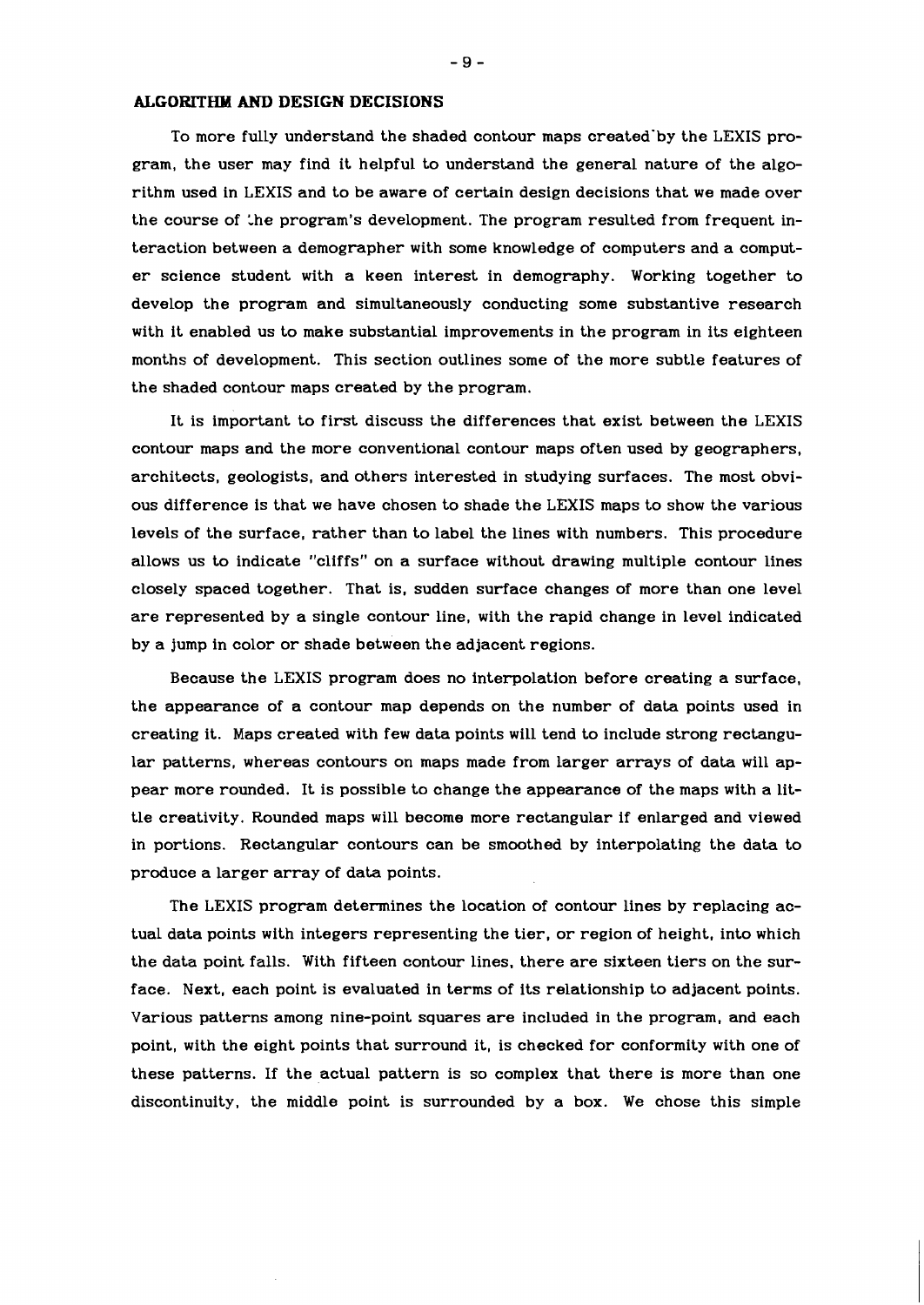method of drawing lines to be a reasonable compromise between the competing goals of minimizing computational time and maximizing the smoothness and accuracy of contour lines.

Each data point in an array is assumed by the LEXIS program to represent the height of the surface in a box surrounding the point. For data pertaining to single years of time and age, each box is one year by one year. The tick marks placed along the edges of the map correspond to the mid-points of the boxes that they describe. Thus, a tick mark at age zero, say, will appear offset slightly from the origin and a tick mark at year 1980, in a map that runs through 1980, will appear slightly before the end of the horizontal axis.

If you have any questions or suggestions concerning LEXIS, please write to one of us at the addresses given at the beginning of this paper.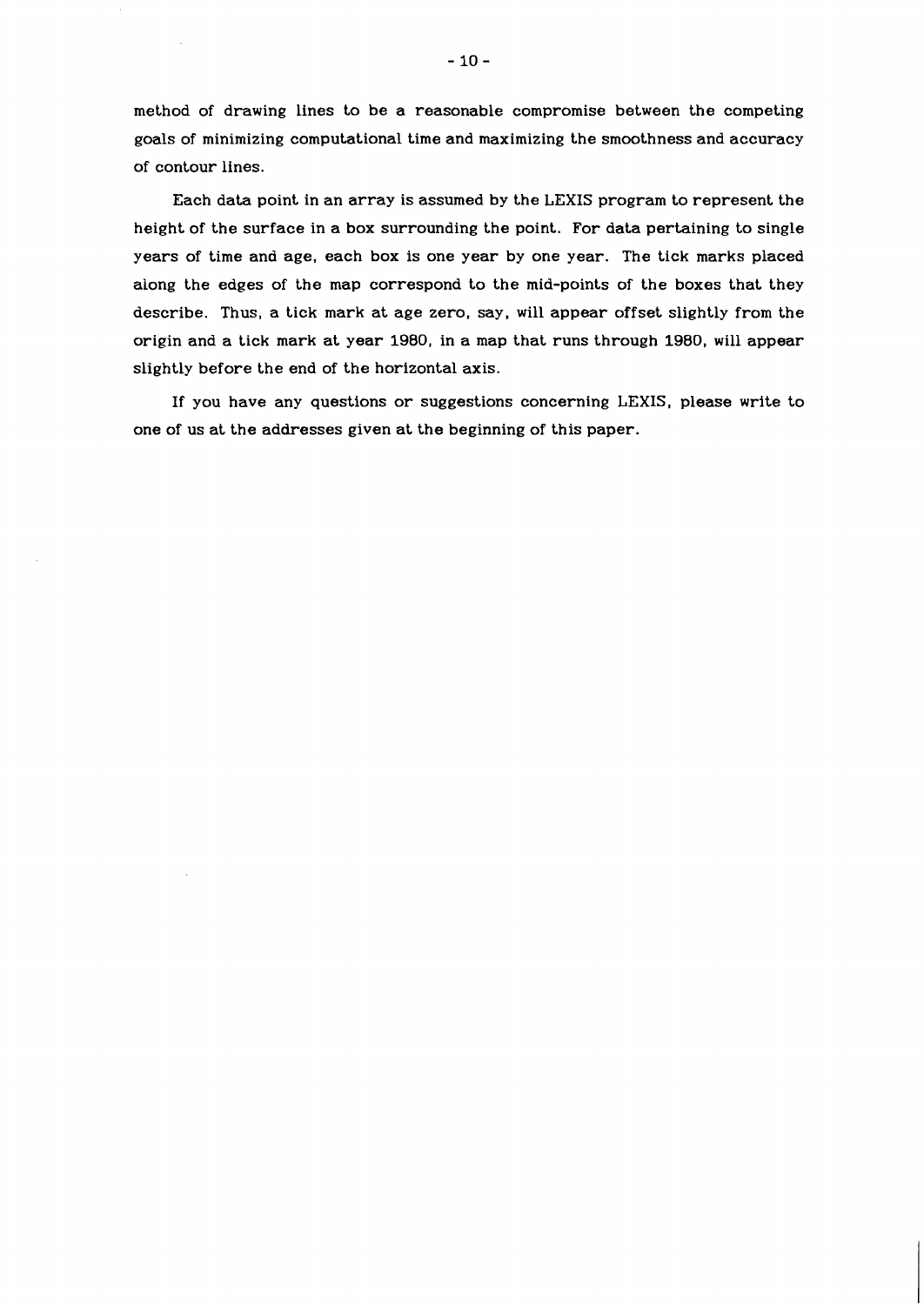# **APPENDIX**

# **Example Data Map**

In order to alleviate the frustration that often results from using an unfamiliar computer program, this appendix will outline the procedure for creating a LEXIS map of the U.S. fertility data contained on the LEXIS distribution diskette. We will, however, only include necessary steps, and leave some of the most useful options for users to discover for themselves.

# *Step 1: Beginning the* LEWS *program*

Before beginning the procedure, create a work diskette by copying all of the files contained on the distribution diskette to a diskette formatted by your machine. Put this diskette into drive a: (the left side diskette drive).

## *Step 2: FtLe InitiaLization*

The data contained on the diskette is U.S. fertility rates (Heuser, 1984) and runs from age of mother 14 to 49 and year 1945 to 1980. To initialize this data, enter **A** from the main menu. Information should be entered as follows:

|  | File Initialization                                                   |  |
|--|-----------------------------------------------------------------------|--|
|  |                                                                       |  |
|  | Input File Name: USFERT<br>and the contract and contract and contract |  |

Disk Drive: A: Output File Disk Drive: A:

FILE SPECIFICATIONS X-Axis Information<br>--------------------Starting x: **1945**  Ending **x: 1980**  Label : YEAF: Y-Axis Information Starting y: 14

```
Eriding y: 45) 
Label :: AGE
```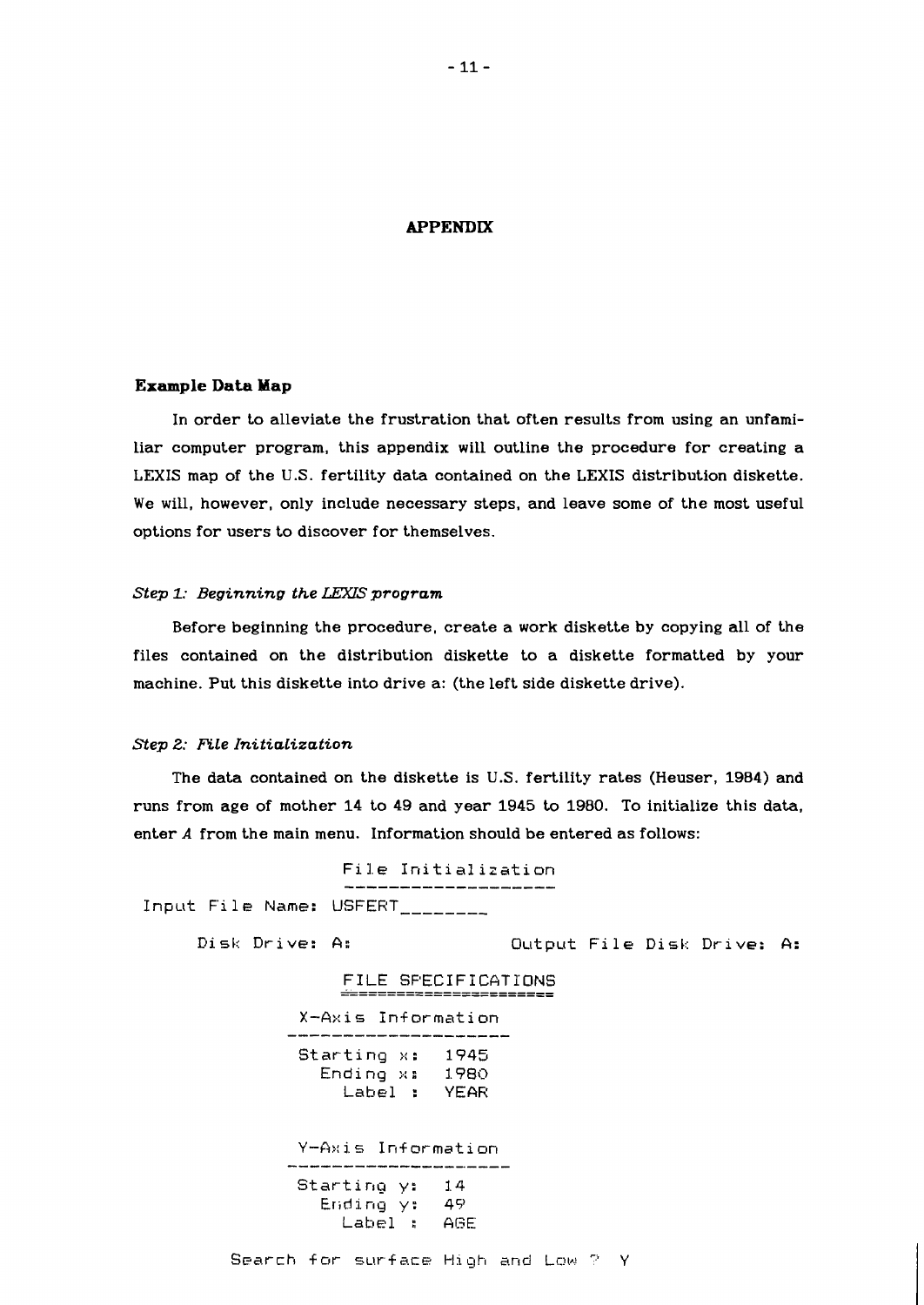# *Step 3: Creating the Map*

|                                                                                                                                                                      | $-12-$                                                                                                                                                                                                                                                                                                                                             |                                                                                                                                   |  |  |  |
|----------------------------------------------------------------------------------------------------------------------------------------------------------------------|----------------------------------------------------------------------------------------------------------------------------------------------------------------------------------------------------------------------------------------------------------------------------------------------------------------------------------------------------|-----------------------------------------------------------------------------------------------------------------------------------|--|--|--|
|                                                                                                                                                                      |                                                                                                                                                                                                                                                                                                                                                    |                                                                                                                                   |  |  |  |
| menu will reappear.                                                                                                                                                  | Once this has been completed, enter $y$ to search the data set. The year<br>numbers will appear on the screen as the program reads the data, beginning with<br>1945 and ending with 1980. After the file has been completely initialized, the main                                                                                                 |                                                                                                                                   |  |  |  |
| Step 3: Creating the Map                                                                                                                                             |                                                                                                                                                                                                                                                                                                                                                    |                                                                                                                                   |  |  |  |
|                                                                                                                                                                      | The color pattern is set to the screen patterns by default, so we will ignore<br>Main Menu option $B$ and select $C$ to create the LEXIS map. The Map Creation menu<br>will now appear on the screen, giving the user the option to create a LEXIS map us-<br>ing one or two input files. Since there is only one data file on the diskette, enter |                                                                                                                                   |  |  |  |
| <b>A.</b><br>follows before continuing:                                                                                                                              | The appropriate information should be entered so that the screen looks as                                                                                                                                                                                                                                                                          |                                                                                                                                   |  |  |  |
| Input Files:<br>USFERT <sub>______</sub>                                                                                                                             | Specifications:<br>Drive<br>Start YEAR:<br>А<br>End YEAR:                                                                                                                                                                                                                                                                                          | 1945<br>1980                                                                                                                      |  |  |  |
| Zero in Data Range $(Y/N)? \quad \bar{y}$<br>Line Options:                                                                                                           | Start AGE<br>End AGE                                                                                                                                                                                                                                                                                                                               | $14_{--}$<br>$49 -$<br>0.001000 (low)<br>$L1$ :                                                                                   |  |  |  |
| $\langle 1 \rangle$ Mortality<br>$\langle 2 \rangle$ Fertility<br>$<$ 3> Ratio<br>$\langle 4 \rangle$ Difference<br>$\langle 5 \rangle$ Multiples<br><6> Auto-Select |                                                                                                                                                                                                                                                                                                                                                    | L2:<br>0.010000<br>L3:<br>0.020000<br>L4:<br>0.030000<br>L5:<br>0.050000<br>0.070000<br>L6:<br>L7:<br>0.090000<br>L8:<br>0.110000 |  |  |  |
| $\langle 7 \rangle$ Selected<br>$\langle B \rangle$ Exit                                                                                                             | High:<br>0.258900                                                                                                                                                                                                                                                                                                                                  | L9:<br>0.130000<br>L10: 0.150000<br>0.170000<br>L11:<br>0.190000<br>L12:<br>L13:<br>0.210000                                      |  |  |  |
| $\sim$ 100 $\mu$                                                                                                                                                     | Low:<br>0.000010<br>$\langle F1\rangle$ Files $\langle F2\rangle$ Specs $\langle F3\rangle$ Smoothing $\langle F4\rangle$ Lines $\langle F5\rangle$ Menu $\langle F6\rangle$ Map                                                                                                                                                                   | 0.230000<br>L14:<br>L15: 0.250000 (high)                                                                                          |  |  |  |